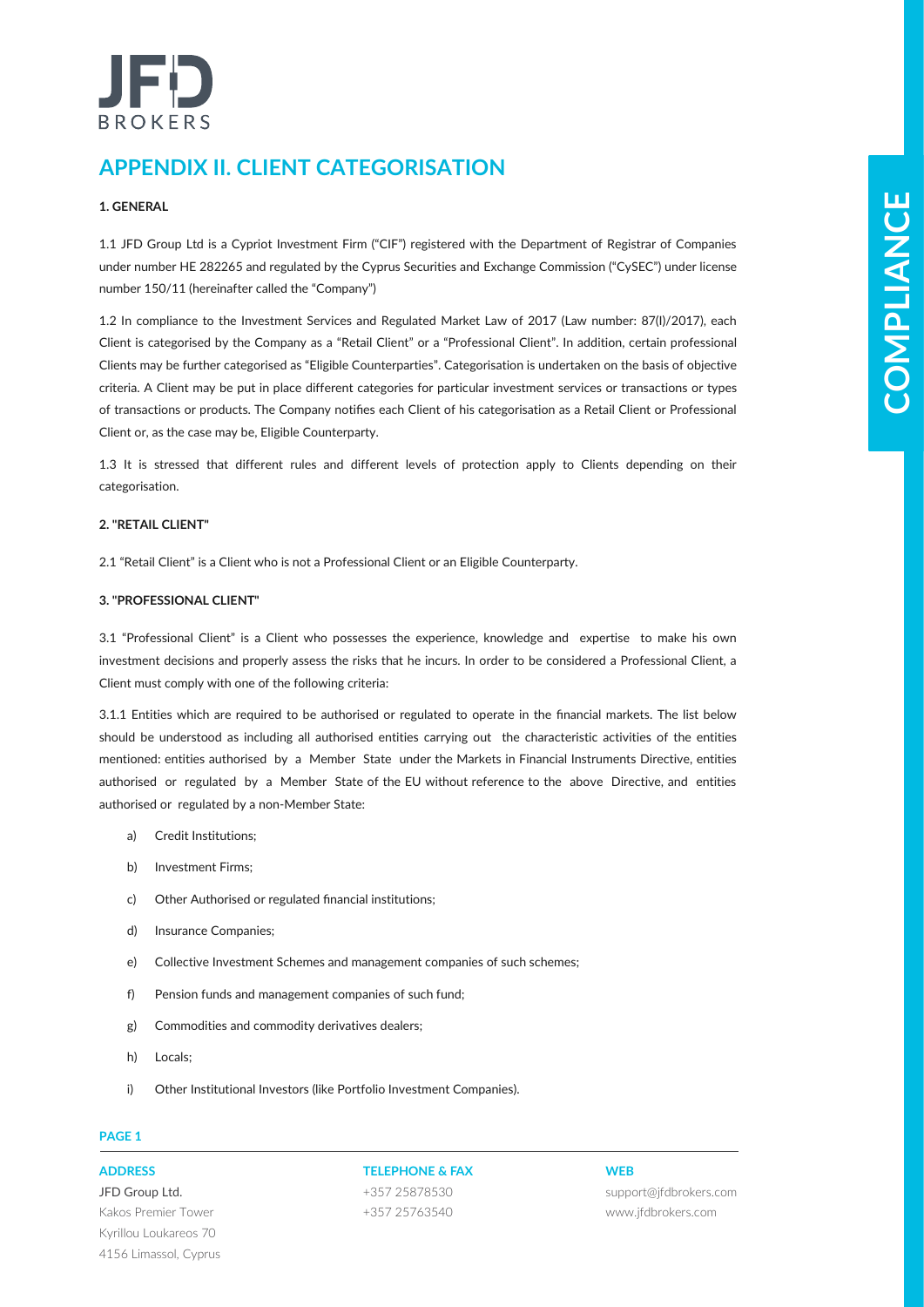

3.1.2 Large undertakings meeting two of the following size requirements on a company basis:

- a) Balance sheet total: EUR 20,000,000;
- b) Net turnover: EUR 40,000,000;
- c) Own funds: EUR 2,000,000;

3.1.3 National and regional governments, public bodies that manage public debt, Central Banks, international and supranational institutions such as the World Bank, the IMF, the ECB, the EIB and other similar international organisations.

3.1.4 Other institutional investors whose main activity is to invest in financial instruments, including entities dedicated to the securitisation of assets or other financing transactions.

3.1.5 Clients who may be treated as professionals on request, following approval by the Company (please see further below under 'Opt-up for retail Clients and Fitness Test').

3.2 The entities mentioned above from 3.1. (i) to (iv) are considered to be professionals in relation to all investment services and activities and financial instruments. The Clients mentioned in (v) may be treated as professionals generally or in respect of a particular investment service or transaction, or type of transaction or product.

# **4. ELIGIBLE COUNTERPARTY**

**Example 10: Conservation of the Conservation of the Conservation of the Conservation of the Conservation of the Conservation of the Conservation of the Conservation of the Conservation of the Conservation of the Conservat** 4.1 "Eligible Counterparty" is any of the following entities to which an investment firm provides the services of reception and transmission of orders on behalf of Clients and/or execution of such orders and/or dealing on own account: Cyprus Investment Firm/Greek Investment Firm, other investment firms, credit institutions, insurance companies, UCITS and their management companies, Portfolio Investment Companies, pension funds and their management companies and other financial institutions authorised by a Member State of the European Union or regulated under Community legislation or the national law of a Member State, undertakings exempted from the application of the law in accordance with paragraphs (k) and (l) of subsection (2) of section 3, national governments and their corresponding offices, including public bodies that deal with public debt, central banks and supranational organisations.

# **5. OPT-DOWN**

5.1 A Client that has been categorised as a Professional Client may, at any time, request the Company to be treated as a retail Client (and hence benefit from the higher level of protection of retail Clients). Likewise, an Eligible Counterparty may, at any time, request the Company to be treated as a Professional Client or as a retail Client. If the Company accepts such request, the Client shall enter into a written agreement with the Company.

5.2 The agreement will specify the particular services or transactions, or the types of products or transactions to which the opt-down applies.

# **PAGE 2**

JFD Group Ltd. Kakos Premier Tower Kyrillou Loukareos 70 4156 Limassol, Cyprus

# **ADDRESS TELEPHONE & FAX WEB** +357 25878530 +357 25763540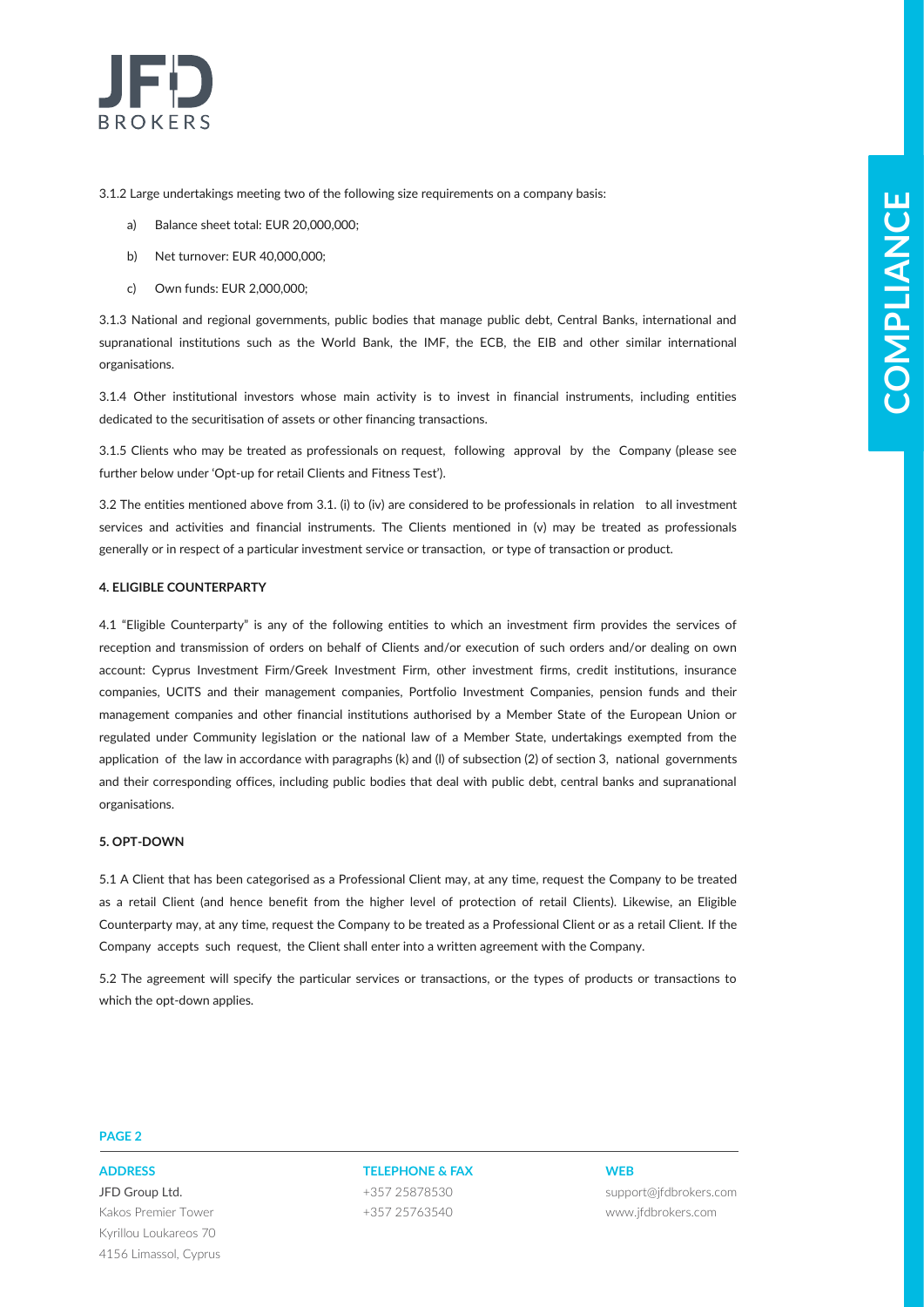

# **6. OPT-UP FOR RETAIL CLIENTS AND FITNESS TEST**

6.1 A Client who has been categorised as a retail Client by the Company may ask the Company in writing to be treated as a Professional Client (and hence may lose certain protection and investor compensation rights), either generally or in respect of a particular investment service or transaction, or type of transaction or product. The Company may, at its discretion, decide not to take into consideration such treatment.

A Follow absolve the projection and EDM by the projection and the Company of the projection and projection and the company of the set of the set of the set of the set of the set of the set of the set of the set of the set 6.2 If the Company agrees to take into consideration such request, it will upon receipt of such request assess whether the Client meets the objective opt-up conditions. The Company will further assess the expertise, experience and knowledge of the Client and any other element that is deems appropriate. The fitness test applied to managers and directors of entities licensed under European Directives in the financial field could be regarded as an example of the assessment of expertise and knowledge. In the case of small entities, the person subject to the above assessment should be the person authorized to carry out transactions on behalf of the entity.

6.3 Criteria: In the course of the above assessment, as a minimum, two of the following criteria should be satisfied:

- a) The Client has carried out transactions, in significant size, on the relevant market at an average frequency of 10 per quarter over the previous four quarters;
- b) The size of the Client's financial instrument portfolio, defined as including cash deposits and financial instruments exceeds EUR 500 000;
- c) The Client works or has worked in the financial sector for at least one year in a professional position, which requires knowledge of the transactions or services envisaged.

6.4 Procedure: The clients who wish to be treated as Professional Clients need to the following procedure:

- a) They must state in writing to the Company that they wish to be treated as a Professional Client, either generally or in respect of a particular investment service or transaction, or type of transaction or product;
- b) The Company will give them a clear written warning of the protections and investor compensation rights they might lose;
- c) They must state in writing, in a separate document from the contract, that they are aware of the consequences of losing such protections;

6.5 The Company will notify the Client if and when it agrees to categorise the Client as a Professional Client. However, if the Client wishes to opt-up and the Company agrees to such categorization, the Client will lose the protection afforded by law. This may include, b u t is not limited to:

- a) The Company's obligation to provide appropriate information to the Client before providing the Services;
- b) The restriction on the payment or receipt by the Company of any inducements;
- c) The Company's obligation to ensure that all information the Company provides to the Client is fair, clear and not misleading;
- d) The requirement that the Client receives from the Company adequate reports on the services provided to him;
- e) The Client's coverage under the Investor Compensation Fund.

# **PAGE 3**

JFD Group Ltd. Kakos Premier Tower Kyrillou Loukareos 70 4156 Limassol, Cyprus

# **ADDRESS TELEPHONE & FAX WEB** +357 25878530

+357 25763540